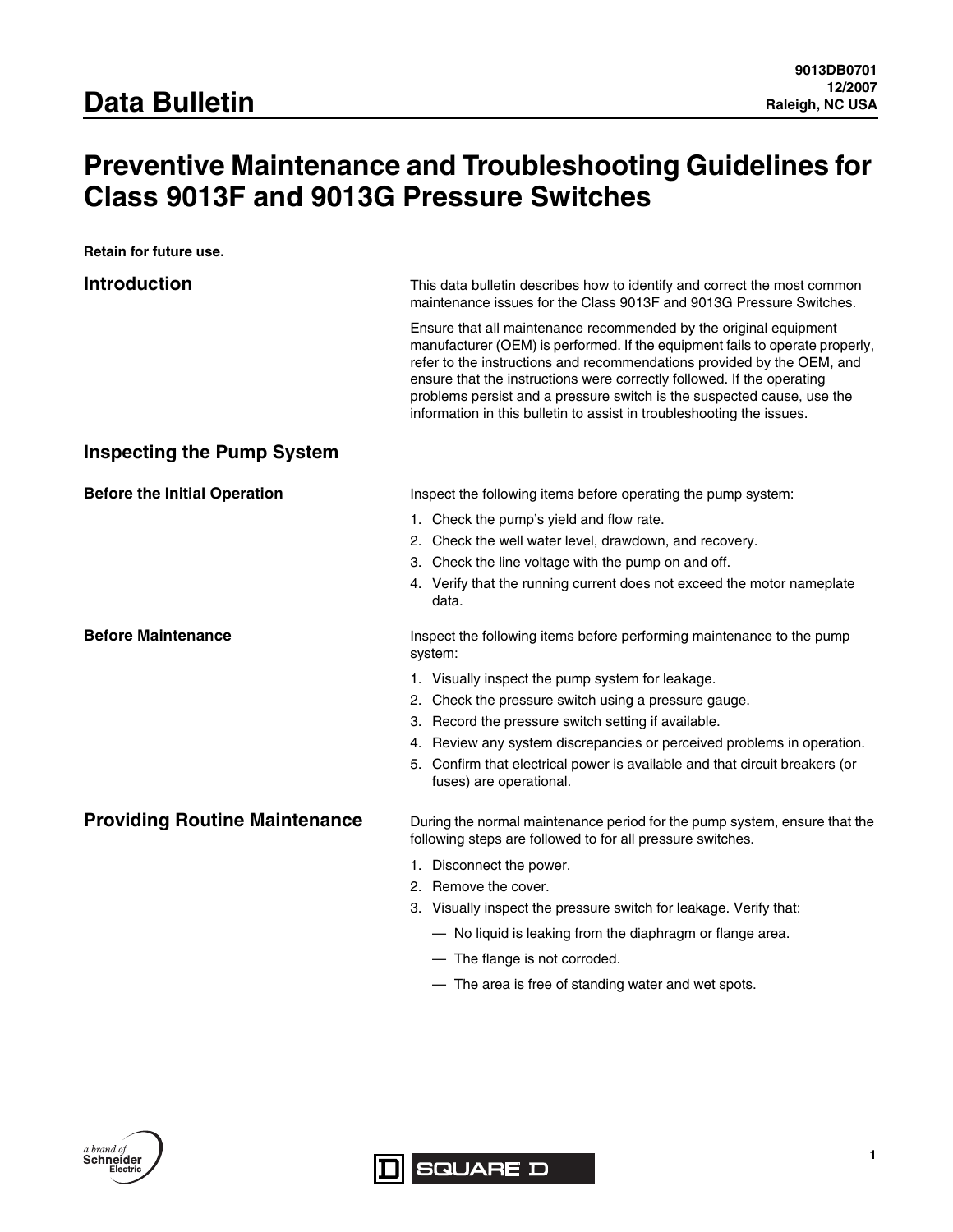- 4. Check all plumbing connections. Verify that:
	- The flange is not corroded.
	- The fittings are secure and without white residue (lime deposits).
- 5. Check all electrical connections. Verify that:
	- The wires are not pinched or frayed, and the insulation is not cracked.
	- There are no insects, contamination, or nests. If found, remove.

**NOTE:** Contacts may appear pitted. Do not sand or file the contacts. Do **not** use chemicals to clean the contacts.

- 6. Check the system pressure using a pressure gauge.
- 7. Replace the cover.
- 8. Restore the power and confirm pump system operation.
- 9. Open a tap or spigot to confirm water flow.
- 10. For devices with low pressure cut-out (Form M4), hold the lever to Run until the pressure is within 10 psi of the cut-in pressure.
- **Adjusting the Pressure Switch** 1. Monitor the pressure gauge during operation to determine the points where the pressure switch turns on and off.
	- 2. Determine whether to adjust the cut-in, cut-out, or both.
	- 3. If using a tank with an air bladder, determine what air pressure is required in the bladder.

**NOTE:** Follow the manufacturer's instructions for setting air pressure to the required level for the new adjusted pressure switch setting. When instructions are not available, always set the air pressure in the bladder to 2 psi below the new desired cut-in pressure. Perform the following steps to set the air pressure:

- a. Turn off the power to the pump.
- b. Drain the water from the pressure tank.
- c. Using a pressure gauge, take a pressure reading of the tank.
- d. Using the air valve, add or remove air from the tank bladder until the correct pressure is reached.
- 4. Perform Steps 1–6 of "Providing Routine Maintenance" on page 1.
- 5. To increase or decrease the cut-in and cut-out settings (while maintaining the same differential) adjust the pressure switch with a 3/8 inch nut driver or socket as follows:
	- a. Turn the range nut clockwise for higher cut-in pressure, or counterclockwise for lower cut-in pressure. See Figure 1.

**NOTE:** Adjusting the cut-in setting does not change the differential. As the cut-in value changes, the cut-out value changes by the same amount and in the same direction. For example, increasing the cut-in pressure by 10 psi will also result in an increase in the cut-out pressure by 10 psi.

When lowering the pressure setting, remember that most bladder tank water systems are designed for the bladder pressure to be 2 psi below the cut-in point when there is no water in the tank.









**Types FTG and FHG**

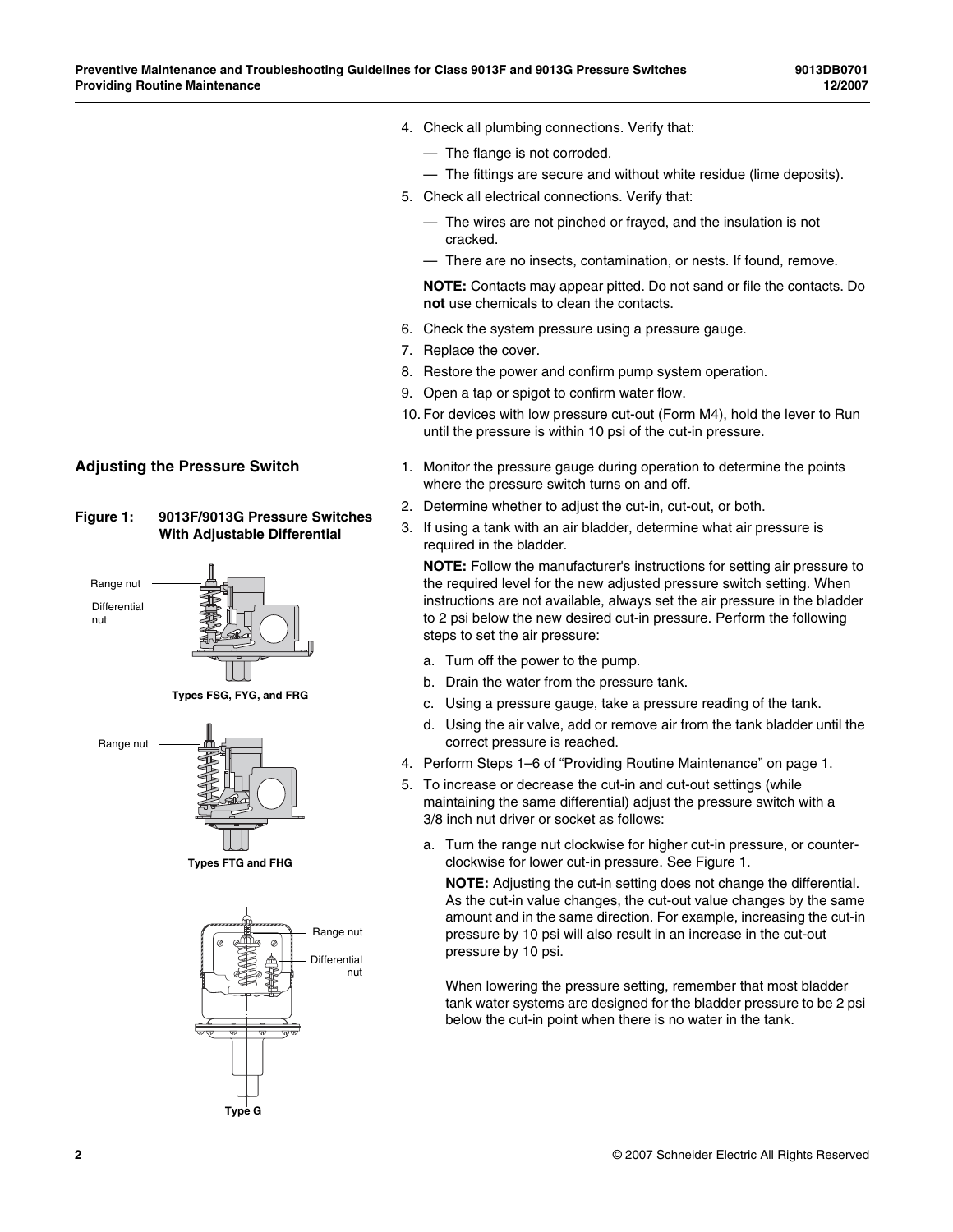b. Use the table below as a guideline for setting range nut R.

| <b>Original Setting</b> | <b>New Setting</b> | <b>Turn Range Nut R</b><br><b>Clockwise</b> |
|-------------------------|--------------------|---------------------------------------------|
| $20 - 40$               | 30-50              | 3-1/2 Turns                                 |
| $20 - 40$               | 40-60              | 8 to 8-1/2 Turns                            |
| 30-50                   | 40-60              | 3-1/2 Turns                                 |

- c. Complete Steps 7 and 8 of "Providing Routine Maintenance" on page 2.
- 6. To increase or decrease the cut-out setting (while maintaining the same cut-in pressure) adjust the pressure switch with a 3/8 inch nut driver or socket as follows:
	- a. Complete Steps 1–6 of "Providing Routine Maintenance" on page 1.
	- b. Turn differential nut D clockwise for higher cut-out pressure, or counter clockwise for lower cut-out pressure. See Figure 1 on page 2.

**NOTE:** Adjusting the differential changes the cut-out setting. The cut-in does not change.

- c. Complete Steps 7–9 of "Providing Routine Maintenance" on page 2.
- 7. Monitor the system to ensure that the pressure setting is as desired.
	- a. Open a faucet and drain water from the system until the pump turns on.
	- b. Turn off the faucet.
	- c. Monitor the system pressure to identify the point where the pump turns off.
	- d. Repeat Steps 5–7 as required.

#### **Table 1: Renewal Parts**

| <b>Part Number</b><br><b>Description</b>                   |              |               |
|------------------------------------------------------------|--------------|---------------|
|                                                            | 9013F        | 9013G         |
| Contact kit with contact block, contacts, and<br>diaphragm | 9998PC241    | 9998PC205     |
| Replacement cover <sup>1</sup>                             | 65076 605 50 | 665133 559 50 |

 $1$  Include the complete part number of the pressure switch to be used with, including all forms.

#### **Renewal Parts**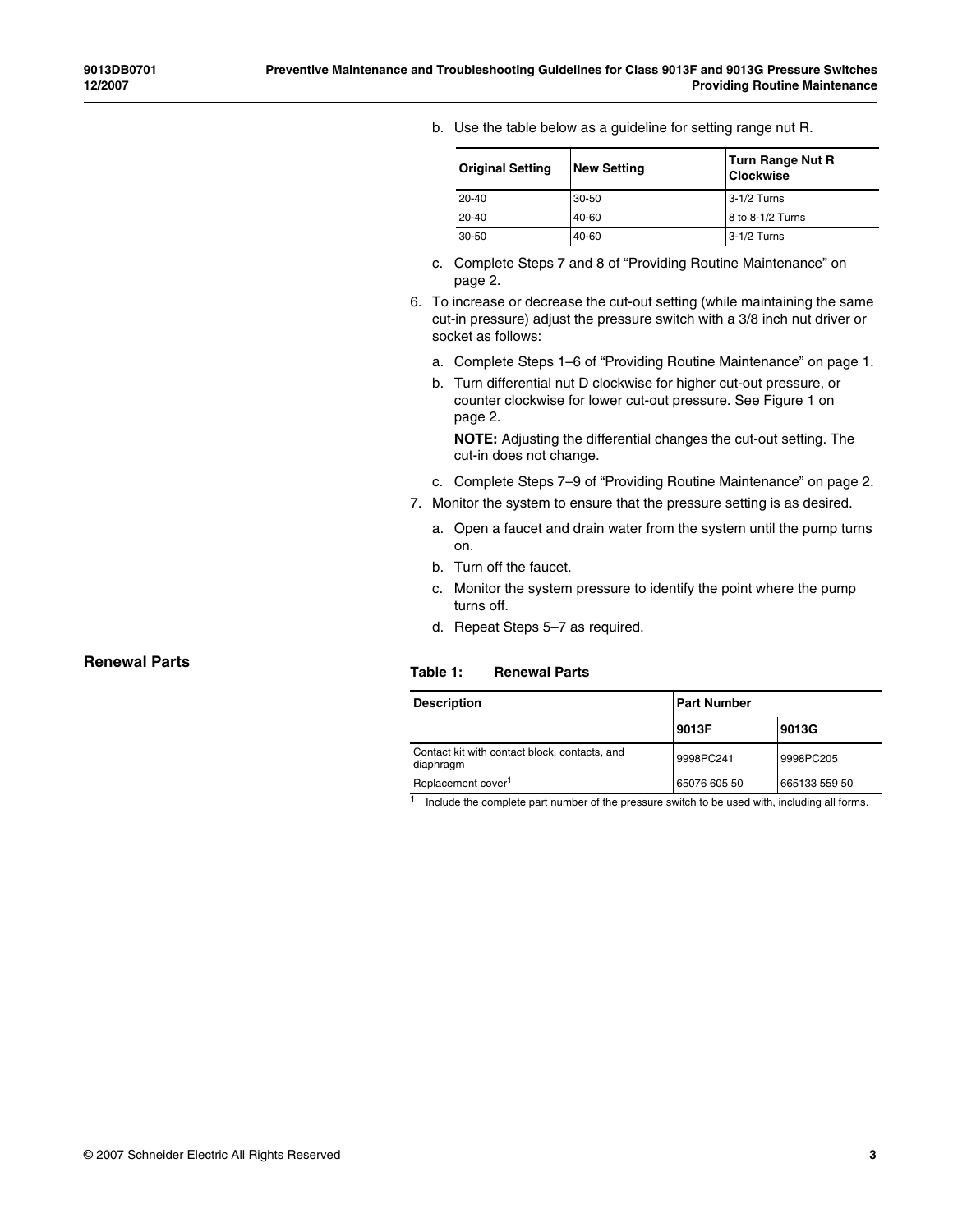# **Troubleshooting**

| <b>Condition</b>                                      | <b>Possible Causes</b>                                                                                                                                                 | <b>Description/Corrective Action</b>                                                                                                                                                                                                                                                                                                                | <b>Corrective Procedure for</b><br><b>Qualified Service Personnel</b>                                                              |
|-------------------------------------------------------|------------------------------------------------------------------------------------------------------------------------------------------------------------------------|-----------------------------------------------------------------------------------------------------------------------------------------------------------------------------------------------------------------------------------------------------------------------------------------------------------------------------------------------------|------------------------------------------------------------------------------------------------------------------------------------|
|                                                       | Power is off                                                                                                                                                           | Confirm that the power is on.                                                                                                                                                                                                                                                                                                                       |                                                                                                                                    |
|                                                       |                                                                                                                                                                        | Confirm the pressure tank pressure reading.                                                                                                                                                                                                                                                                                                         |                                                                                                                                    |
|                                                       |                                                                                                                                                                        | A. If the pressure is below cut-in, and the switch has low pressure cut-<br>out (Form M4), hold lever in the Run position.                                                                                                                                                                                                                          | Marginal or low producing well                                                                                                     |
|                                                       |                                                                                                                                                                        | 1. The pump should turn on and run.                                                                                                                                                                                                                                                                                                                 | The pump may exceed well                                                                                                           |
|                                                       |                                                                                                                                                                        | 2. When you release the lever, if the M4 feature cuts out the pump<br>again (within 10 psi of cut-in), the water source is low.                                                                                                                                                                                                                     | capacity. Restrict pump output or<br>install smaller pump.                                                                         |
| В.<br>No water in pressure<br>system<br>No water flow | 3. Do not actuate the M4 lever again until source has recharged<br>(the well has water in it).                                                                         | Check the pumping water level.                                                                                                                                                                                                                                                                                                                      |                                                                                                                                    |
|                                                       | Where Form M4 is not present, check the water source. The well<br>may be low. Turn off the power to the pump until source has<br>recharged (the well has water in it). |                                                                                                                                                                                                                                                                                                                                                     |                                                                                                                                    |
|                                                       |                                                                                                                                                                        | C. The line to the pressure switch may be plugged, so that the switch<br>cannot read tank pressure. Check the tank pressure. If it is below<br>cut-in pressure setting, complete Steps 1-6 of "Providing Routine<br>Maintenance" on page 1. Look at the contacts to confirm that the<br>contacts are closed. Complete remaining steps in "Providing | 1. Remove the pressure switch from the<br>pipe and confirm that the entry to the<br>diaphragm is free of silt and<br>obstructions. |
|                                                       |                                                                                                                                                                        |                                                                                                                                                                                                                                                                                                                                                     | 2. Confirm that any check valves in the<br>system between the source and the<br>pressure tank are functioning properly.            |
|                                                       |                                                                                                                                                                        | Routine Maintenance" on page 1.                                                                                                                                                                                                                                                                                                                     | 3. Confirm that pressure reading at the<br>pressure switch accurately reflects the<br>pressure in the pressure tank.               |
|                                                       | Switch contacts severely<br>burned                                                                                                                                     | Insects or objects may have entered the space between the contacts.<br>Remove nests or other havens for insects or vermin near the switch.                                                                                                                                                                                                          | Replace the contacts.                                                                                                              |
|                                                       |                                                                                                                                                                        | The pump is too large.                                                                                                                                                                                                                                                                                                                              | Add a contactor designed for the load.                                                                                             |
|                                                       |                                                                                                                                                                        | The application requires a switch with heavy duty contacts.                                                                                                                                                                                                                                                                                         | Replace the switch. Use higher hp<br>rating.                                                                                       |

| <b>Rapid cycling</b><br>(erratic<br>operation) | Tank waterlogged                       | For pre-charged tanks, check the bladder or air valve for leaks and<br>check tank pressure. If it is below cut-in pressure setting, complete<br>Steps 1-5 of "Providing Routine Maintenance" on page 1.                                                                                                                                                                                                                                                                |                                                                                                                                                                                           |
|------------------------------------------------|----------------------------------------|------------------------------------------------------------------------------------------------------------------------------------------------------------------------------------------------------------------------------------------------------------------------------------------------------------------------------------------------------------------------------------------------------------------------------------------------------------------------|-------------------------------------------------------------------------------------------------------------------------------------------------------------------------------------------|
|                                                |                                        | Drain some air from the compressed air valve stem. If water comes out,<br>the bladder is leaking. Completely drain the bladder and recharge with<br>air as required. Complete the remaining procedures in "Providing<br>Routine Maintenance" on page 1.                                                                                                                                                                                                                | Replace or repair the pressure tank.                                                                                                                                                      |
|                                                | Tank not charged                       | For pre-charged tanks, check the bladder or air valve for leaks and<br>check the tank pressure. If it is below cut-in pressure setting, complete<br>Steps 1-5 of "Providing Routine Maintenance" on page 1.<br>Drain some air from the compressed air valve stem. If water comes out,<br>the bladder is leaking. Completely drain the bladder and recharge with<br>air as required. Complete the remaining procedures in "Providing<br>Routine Maintenance" on page 1. | 1. Replace or repair the pressure tank.<br>2. For conventional tanks, check air<br>volume control for proper operation.<br>Drain and recharge tank. Clean or<br>replace any faulty parts. |
|                                                | Diaphragm damaged                      | During routine maintenance (see "Providing Routine Maintenance" on<br>page 1) water is found leaking around diaphragm.                                                                                                                                                                                                                                                                                                                                                 | Replace the diaphragm.                                                                                                                                                                    |
|                                                | Undersized tank                        | Restrict water usage. Limit the number of devices in operation at any<br>one time.                                                                                                                                                                                                                                                                                                                                                                                     | Install a larger tank.                                                                                                                                                                    |
|                                                | Major leak in service lines            | Visible water or wet spots may be present. The pump runs, but the tank<br>is slow to fill.                                                                                                                                                                                                                                                                                                                                                                             | Check for leaks. Replace damaged<br>pipes or repair leaks.                                                                                                                                |
|                                                | Faulty check valve (open)              | In some systems, water can flow back into the well, emptying the tank.                                                                                                                                                                                                                                                                                                                                                                                                 | Check for leaking or open check valve.<br>Replace if defective.                                                                                                                           |
|                                                |                                        | The line to the pressure switch may be plugged and the switch cannot<br>read the tank pressure.                                                                                                                                                                                                                                                                                                                                                                        | There may be a block in the line                                                                                                                                                          |
|                                                | Foreign material<br>(calcium deposits) | Check the tank pressure. If it is below cut-in pressure setting, complete<br>Steps 1-5 of "Providing Routine Maintenance" on page 1. Look at the<br>contact plate to confirm that the contacts are closed. Complete the<br>remaining procedures in "Providing Routine Maintenance" on page 1.                                                                                                                                                                          | allowing the pressure switch to see high<br>pressure all the time.                                                                                                                        |
|                                                | No holding tank                        |                                                                                                                                                                                                                                                                                                                                                                                                                                                                        | Install a properly sized holding tank.                                                                                                                                                    |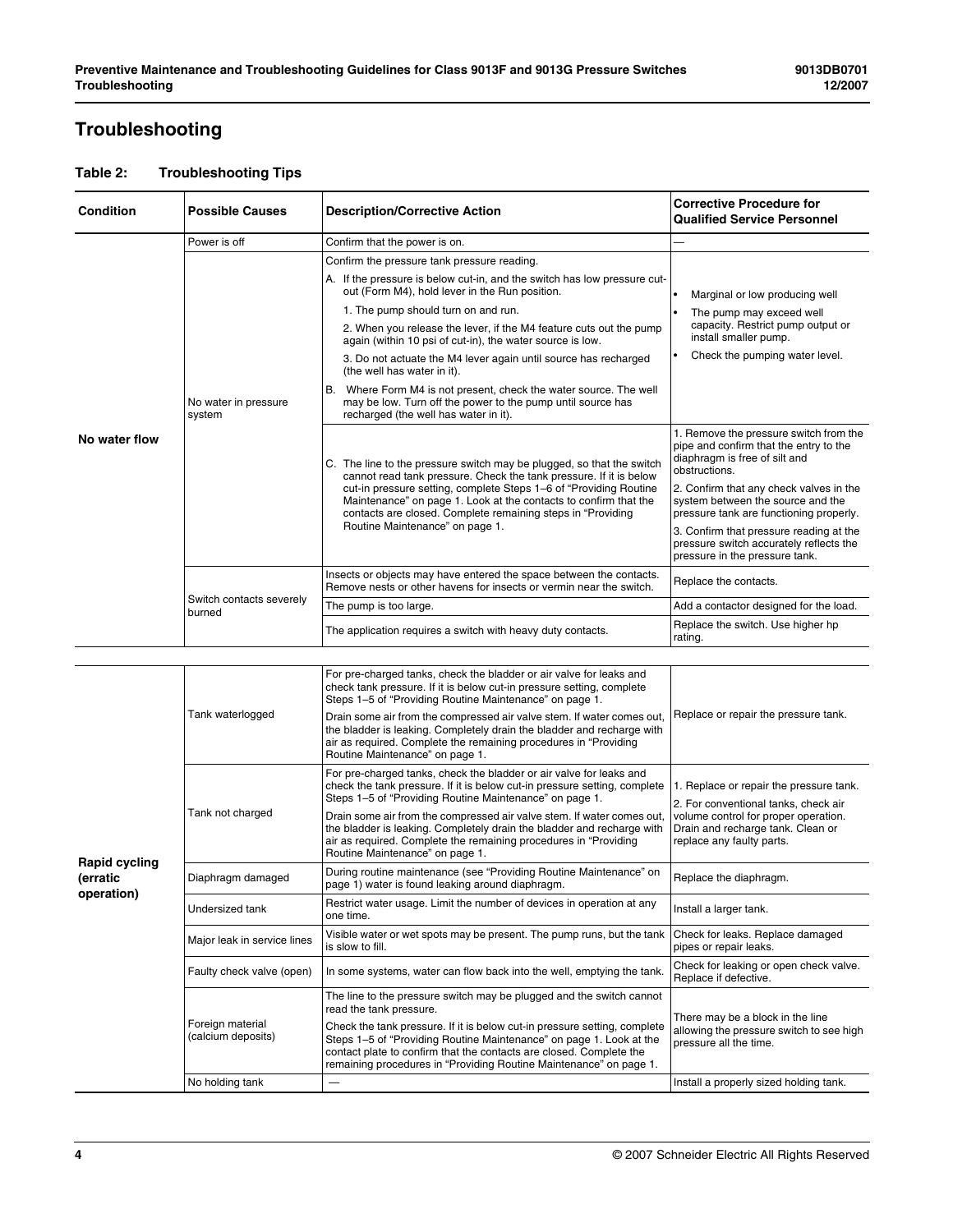### **Table 2: Troubleshooting Tips** *(continued)*

| <b>Condition</b>                                                    | <b>Possible Causes</b>                                         | <b>Description/Corrective Action</b>                                                                                                                                                                                                                                                                                                                                                                                                                              | <b>Corrective Procedure for</b><br><b>Qualified Service Personnel</b>                                                                                                                     |
|---------------------------------------------------------------------|----------------------------------------------------------------|-------------------------------------------------------------------------------------------------------------------------------------------------------------------------------------------------------------------------------------------------------------------------------------------------------------------------------------------------------------------------------------------------------------------------------------------------------------------|-------------------------------------------------------------------------------------------------------------------------------------------------------------------------------------------|
| <b>Pump cycles</b><br>each time water<br>is used                    | Tank waterlogged                                               | For pre-charged tanks, check the bladder or air valve for leaks and<br>check tank pressure. If it is below cut-in pressure setting, complete<br>Steps 1-5 of "Providing Routine Maintenance" on page 1.<br>Drain some air from the compressed air valve stem. If water comes out,<br>the bladder is leaking. Completely drain the bladder and recharge with<br>air as required. Complete the remaining steps under "Providing Routine"<br>Maintenance" on page 1. | 1. Replace or repair the pressure tank.<br>2. For conventional tanks, check air<br>volume control for proper operation.<br>Drain and recharge tank. Clean or<br>replace any faulty parts. |
|                                                                     |                                                                |                                                                                                                                                                                                                                                                                                                                                                                                                                                                   |                                                                                                                                                                                           |
| <b>Pressure switch</b><br>chattering                                | Incorrect air pressure in the<br>bladder                       | Adjust the air pressure in the bladder to manufacturer's specification.<br>See the procedures for waterlogged tank.                                                                                                                                                                                                                                                                                                                                               | For conventional tanks, check the air<br>volume control for proper operation.<br>Drain and recharge tank. Clean or<br>replace any faulty parts.                                           |
| (contact chatter<br>or bounce)                                      | <b>Excessive vibration</b>                                     | The pressure switch may be mounted on rigid pipe and secured by<br>brackets to the structure. If the pump is also tightly secured, vibration<br>may be amplified.                                                                                                                                                                                                                                                                                                 | Mount the pressure switch to a less rigid<br>pipe, and shock mount any brackets.                                                                                                          |
|                                                                     |                                                                | Isolate the switch from other sources of vibration by shock mounting.                                                                                                                                                                                                                                                                                                                                                                                             |                                                                                                                                                                                           |
|                                                                     |                                                                |                                                                                                                                                                                                                                                                                                                                                                                                                                                                   |                                                                                                                                                                                           |
| Pump shuts off<br>immediately after<br>startup                      | High pressure pump or a<br>new pump                            | Add a surge reducer.                                                                                                                                                                                                                                                                                                                                                                                                                                              | Order 1530S6G1 for a bag of 50.                                                                                                                                                           |
|                                                                     |                                                                |                                                                                                                                                                                                                                                                                                                                                                                                                                                                   |                                                                                                                                                                                           |
|                                                                     |                                                                | Limit the number of devices running at any one time.                                                                                                                                                                                                                                                                                                                                                                                                              |                                                                                                                                                                                           |
|                                                                     | Too many water outlets                                         | Increase the size of the pump and/or storage tank                                                                                                                                                                                                                                                                                                                                                                                                                 | Replace the components as desired                                                                                                                                                         |
| Long pump run,<br>or pump will not                                  | Worn pump parts                                                |                                                                                                                                                                                                                                                                                                                                                                                                                                                                   | Check the pump for worn impellers,<br>casing, or other close fitting parts.                                                                                                               |
| shut off                                                            |                                                                | Check for leaks in service lines.                                                                                                                                                                                                                                                                                                                                                                                                                                 | Repair the leaks as required                                                                                                                                                              |
|                                                                     | Water leaks                                                    | Plugged discharge pipes                                                                                                                                                                                                                                                                                                                                                                                                                                           | Check for plugged discharge pipes<br>resulting in reduced flow. Replace the<br>damaged pipes or repair the leaks.                                                                         |
|                                                                     |                                                                |                                                                                                                                                                                                                                                                                                                                                                                                                                                                   |                                                                                                                                                                                           |
| <b>Switch contacts</b>                                              | Pump electrical rating is<br>too high                          |                                                                                                                                                                                                                                                                                                                                                                                                                                                                   | Ensure that the electrical rating of the<br>switch corresponds to the pump's<br>electrical rating.                                                                                        |
| burn up                                                             |                                                                |                                                                                                                                                                                                                                                                                                                                                                                                                                                                   | Add a contactor.                                                                                                                                                                          |
|                                                                     |                                                                |                                                                                                                                                                                                                                                                                                                                                                                                                                                                   | The switch may be replaced by one with<br>heavy duty contacts.                                                                                                                            |
|                                                                     |                                                                |                                                                                                                                                                                                                                                                                                                                                                                                                                                                   |                                                                                                                                                                                           |
| Switch will not<br>trip (cut-in/cut-<br>out) at desired<br>pressure | Incorrect pressure settings                                    | Adjust to correct pressure settings. See procedures for waterlogged<br>tank on page 4.                                                                                                                                                                                                                                                                                                                                                                            |                                                                                                                                                                                           |
|                                                                     | Defective pressure gauge                                       | Test the pressure gauge.                                                                                                                                                                                                                                                                                                                                                                                                                                          | Replace the pressure gauge.                                                                                                                                                               |
|                                                                     | Damaged diaphragm<br>actuator                                  |                                                                                                                                                                                                                                                                                                                                                                                                                                                                   | Replace the diaphragm.                                                                                                                                                                    |
|                                                                     |                                                                |                                                                                                                                                                                                                                                                                                                                                                                                                                                                   |                                                                                                                                                                                           |
| <b>Cannot adjust</b><br>switch to desired<br>pressure               | Settings outside the<br>pressure range limits of the<br>switch |                                                                                                                                                                                                                                                                                                                                                                                                                                                                   | Replace the switch with one that has<br>the correct range and differential                                                                                                                |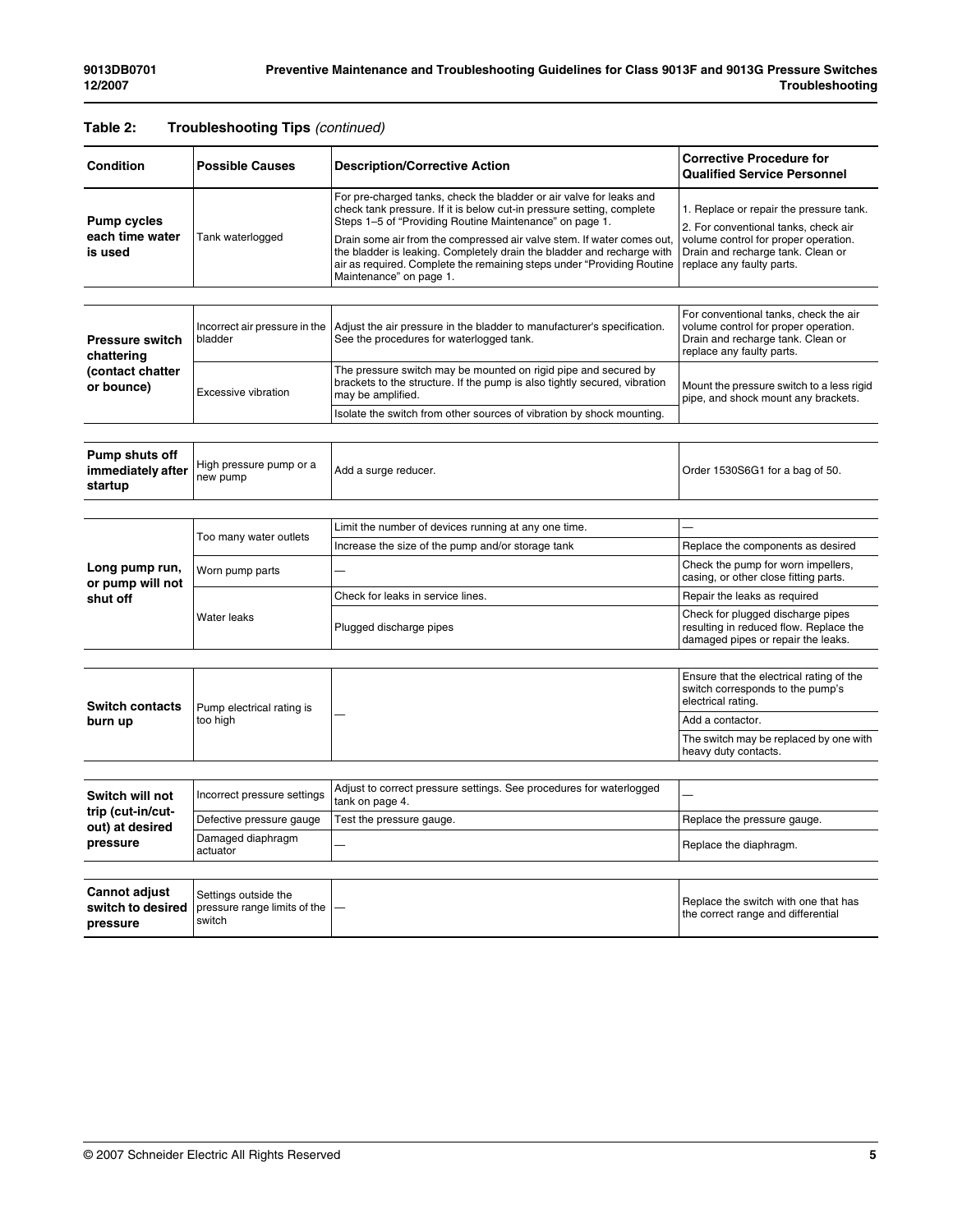| <b>Condition</b>                                                   | <b>Possible Causes</b>                    | <b>Description/Corrective Action</b>                                                                                                                                                              | <b>Corrective Procedure for</b><br><b>Qualified Service Personnel</b>                                                                                                                                                                                                                                                                                                                                                                                                                                                                                     |
|--------------------------------------------------------------------|-------------------------------------------|---------------------------------------------------------------------------------------------------------------------------------------------------------------------------------------------------|-----------------------------------------------------------------------------------------------------------------------------------------------------------------------------------------------------------------------------------------------------------------------------------------------------------------------------------------------------------------------------------------------------------------------------------------------------------------------------------------------------------------------------------------------------------|
| No power to switch                                                 |                                           | Apply power to the switch.<br>Check the circuit breaker and/or disconnect switch. If the breaker is<br>tripped on a new installation, check the switch wiring. Reset the breaker<br>(disconnect). | Apply power to the switch.<br>Confirm the wiring of the switch.                                                                                                                                                                                                                                                                                                                                                                                                                                                                                           |
|                                                                    |                                           | Wired to the wrong contact.<br>Complete Steps 1-5 of "Providing Routine Maintenance" on page 1.                                                                                                   | Wire to the correct contacts.                                                                                                                                                                                                                                                                                                                                                                                                                                                                                                                             |
|                                                                    | Corroded or loose connections             | Make new connections or tighten the<br>existing connections.                                                                                                                                      |                                                                                                                                                                                                                                                                                                                                                                                                                                                                                                                                                           |
|                                                                    |                                           | Damaged switch contacts                                                                                                                                                                           | Replace the switch contacts or entire                                                                                                                                                                                                                                                                                                                                                                                                                                                                                                                     |
|                                                                    |                                           | Contacts overloaded (welded)                                                                                                                                                                      | switch.                                                                                                                                                                                                                                                                                                                                                                                                                                                                                                                                                   |
| <b>Switch operates</b><br>mechanically,<br>but not<br>electrically | Damaged or improperly<br>installed wiring | Complete Steps 6-10 of "Providing Routine Maintenance" on page 1.                                                                                                                                 | Remove the pressure switch from<br>the pipe and confirm that the entry<br>to the diaphragm is free of silt and<br>obstructions.<br>Confirm that any check valves in the<br>I۰<br>system between the source and the<br>pressure tank are functioning<br>properly.<br>Confirm that pressure reading at the<br>I۰<br>pressure switch accurately reflects<br>the pressure in the pressure tank.<br>Low pressure cut-out (M4) has cut-<br>out.<br>Repair or replace the switch if<br>defective.<br>Clean plumbing and pressure port<br>(replace if defective). |

### **Table 2: Troubleshooting Tips** *(continued)*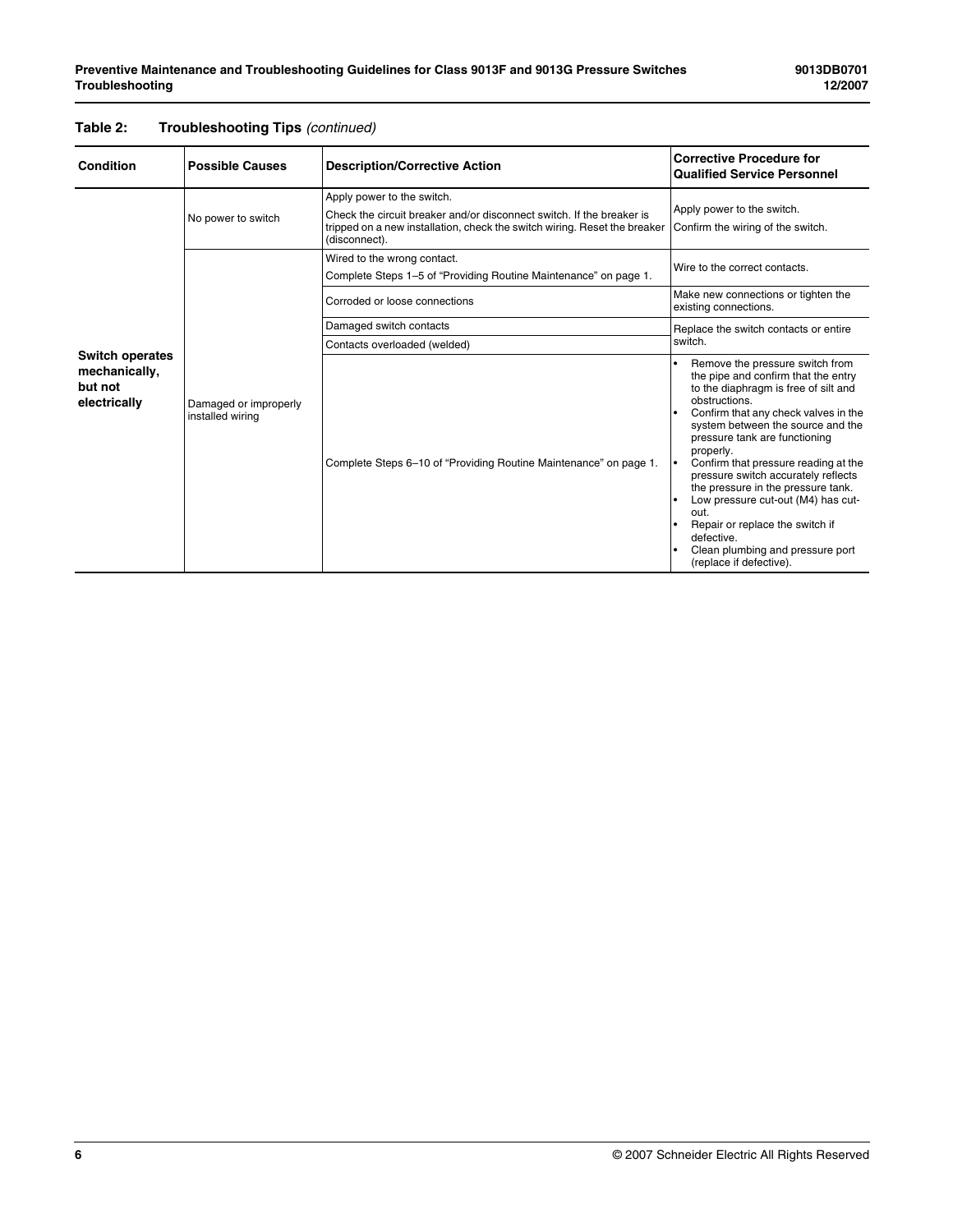## **Frequently Asked Questions**

### **Table 3: Frequently Asked Questions about Square D Class 9013F and 9013G Pressure Switches**

| <b>Questions</b>                                                                                                  | <b>Answers</b>                                                                                                                                                                                                                                                                                       |
|-------------------------------------------------------------------------------------------------------------------|------------------------------------------------------------------------------------------------------------------------------------------------------------------------------------------------------------------------------------------------------------------------------------------------------|
| Can I use a 9013F water pump switch on an air compressor-or a<br>9013FHG air compressor switch on a water system? | Yes, but not you cannot use a 9013FSG water pump switch on a compressor requiring<br>Form X.                                                                                                                                                                                                         |
| Is Form M4 (low pressure cut-out) available on the 9013GSG<br>pressure switches?                                  | No, it is not available on the 9013GSG ••• pressure switches. It is only available on the<br>9013FSG ••• and the 9013FYG ••• pressure switches.                                                                                                                                                      |
| Where can we find information about the 9213 pressure switch?                                                     | The information can be found in the 1947 Digest under Pressure Switches. For<br>information, contact Product Support.                                                                                                                                                                                |
| Are 9013FRG pressure switches available in NEMA 3R?                                                               | No, reverse action 9013F pressure switches are available only in NEMA 1 enclosures.                                                                                                                                                                                                                  |
| Are 9013 pressure switches DC voltage rated?                                                                      | Yes, the 9013 pressure switches are rated for DC as noted in Digest 174.                                                                                                                                                                                                                             |
| Do the 9013F and 9013G pressure switches accept both solid and<br>stranded wire?                                  | Yes, the 9013F and 9013G pressure switches accept both solid and stranded wire.                                                                                                                                                                                                                      |
| Are the 9013FSG pressure switches CSA approved?                                                                   | Yes, these switches are CSA Approved, File #LR25490.                                                                                                                                                                                                                                                 |
| How can I connect a 9013G pressure switch to control a 3-phase<br>motor with only a 2-pole set of contacts?       | Wire two legs of the 3-phase motor through the two poles of the pressure switch.<br>Breaking two phases will start and stop the motor. Wire the third leg direct. Install a<br>disconnect upstream of the pressure switch.                                                                           |
| How do I select an appropriate pressure switch?                                                                   | Refer to the catalog Commercial Pressure Switches Types F and G Class 9013<br>(9013CT9701) or <i>Industrial Pressure Switches</i> (9012CT9701) located in the Technical<br>Library at www.us.SquareD.com.                                                                                            |
| Will a 9013G pressure switch handle 20 A at 230 V, 1-phase and<br>3 hp?                                           | The 9013G pressure switches are not current rated devices. They are hp rated devices<br>only. To use on 3-phase circuits, wire 2 phases through the 2 poles of the switch and<br>direct wire the third phase to one of the motor leads. This makes the lead live when the<br>pressure switch is off. |
| Can a 9013FSG2J20 pressure switch be installed horizontally, rather<br>than the standard vertical mounting?       | Yes. The 9013FSG2J20 pressure switch can be mounted horizontally and still work<br>properly.                                                                                                                                                                                                         |
| Is the catalog number for the 9013 pressure switch valid without the<br>pressure code?                            | No. You must have the J code pressure setting to order this product. If a list of pressure<br>settings is not available, use J99 and include the setpoints desired. The setpoints must<br>fall within the range of the pressure switch selected.                                                     |
| Is 9013FSG120J20 a valid catalog number?                                                                          | No. That number indicates that all 9013FSG1 through 9013FSG20 pressure switches<br>with Form M4 have a different pressure range than the standard pressure switches.                                                                                                                                 |
| What is the difference between a series B and series C 9013<br>pressure switch?                                   | Functionally, they are the same device. A series change could have been due to a minor<br>change in the device. When ordering, customers will receive the latest series available.                                                                                                                   |
| What is the temperature range for a 9013F and 9013G pressure                                                      | These temperature ratings apply to all the 9013F and 9013G pressure switches:                                                                                                                                                                                                                        |
| switches?                                                                                                         | Fluid media: -30 to 125 °C (-22 to +257 °F).<br>Ambient temperature rating: -30 °C to 70 °C (-22 to +158 °F).                                                                                                                                                                                        |
| What is the maximum allowable pressure for a 9013FRG pressure<br>switch?                                          | The maximum allowable pressure for a 9013 FRG, GHB, GHG, GSB and GSG pressure<br>switch is 300 psi.                                                                                                                                                                                                  |
| What is the replacement contact kit for a 9013GHG5 pressure<br>switch?                                            | The replacement contact kit is 9998 PC205.                                                                                                                                                                                                                                                           |
| Is the 9013GSG2J23R commercial pressure switch available with an<br>override switch?                              | No. The closest product with an override switch is the 9012GSG pressure switch with<br>Form E (On-Auto-Off lever).                                                                                                                                                                                   |
| Is the low pressure cut-off option on a 9013 pressure switch<br>adjustable?                                       | The low pressure cutoff remains fixed at 10 psi below the low pressure cut-in for the<br>pressure switch. Although it is not independently adjustable, it will follow the low pressure<br>set point. However, the pressure switch will not be effective if the cut-in point is set below<br>10 psi.  |
| How do I select an appropriate pressure switch?                                                                   | Refer to the catalog Commercial Pressure Switches Types F and G Class 9013<br>(9013CT9701), Industrial Pressure Switches (9012CT9701), or Nautilus™ Electronic<br>Pressure Sensors, XMLE, XMLF, XMLG (9014CT0201).                                                                                   |
|                                                                                                                   | Parts kit 9998PC52 is no longer available.                                                                                                                                                                                                                                                           |
| Is 9998PC52 parts kit still available?                                                                            | This parts kit, and all pressure switches using a bellows assembly in their construction<br>are obsolete. Cross reference the old pressure switch to current products. The available<br>cross referenced products use diaphragms or pressure transducers.                                            |
| What is the function of a pulsation plug in a 9013 pressure switch?                                               | The pulsation plug slows the flow of fluid to the diaphragm of the pressure switch to<br>reduce the surge rate of change. The switch with the plug installed senses change over<br>longer intervals and does not respond to spikes.                                                                  |